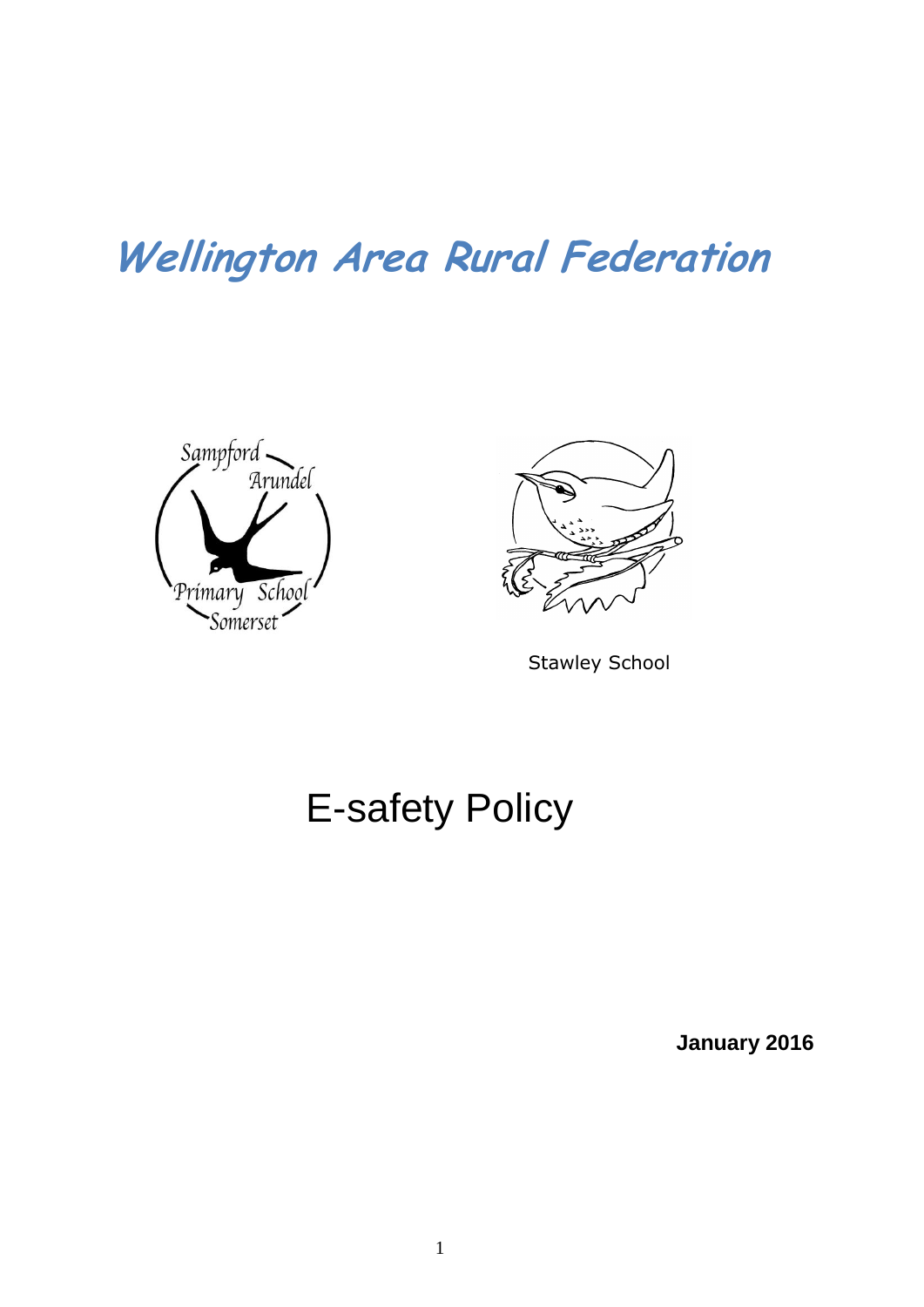# **Wellington Area Rural Federation e-safety Policy**

This policy sets out the ways in which the school will:

- educate all members of the school community on their rights and responsibilities with the use of technology;
- build both an infrastructure and culture of e-safety;
- work to empower the school community to use the Internet as an essential tool for life-long learning.

This policy is used in conjunction with other school policies and has been developed by a working group, which included representatives from all groups within the school.

The e-safety policy will be reviewed every three years and will be under continuous revision in response to significant new developments in the use of technologies, new threats to e-safety or incidents that have taken place.

The e-safety policy approved by Governing body on:

Signature of Chair of Governors:

The next review date is: <br>
The next review date is: <br>
The next review date is: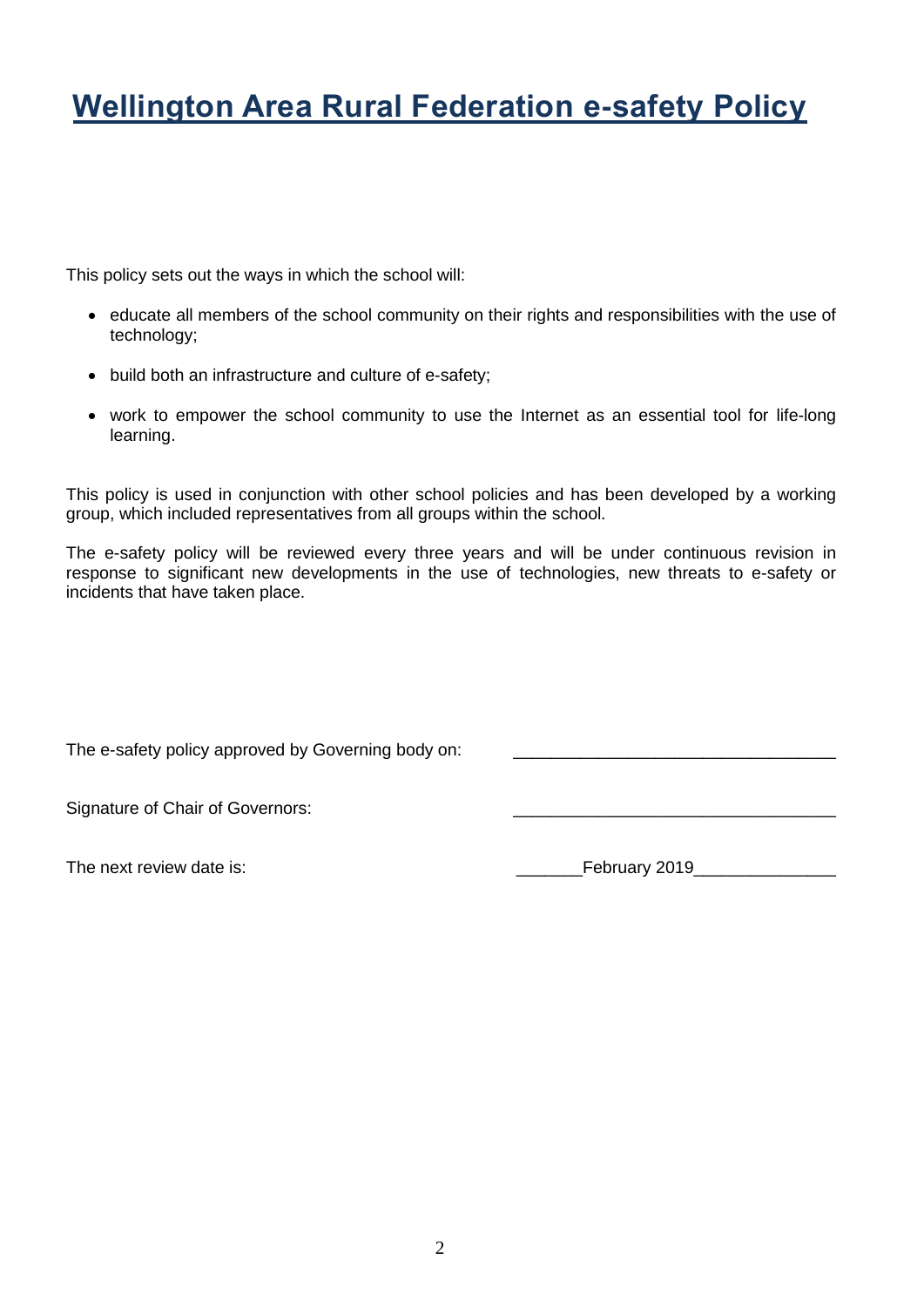# **Contents**

| Communication (including use of Social Media)12 |  |
|-------------------------------------------------|--|
|                                                 |  |
|                                                 |  |
|                                                 |  |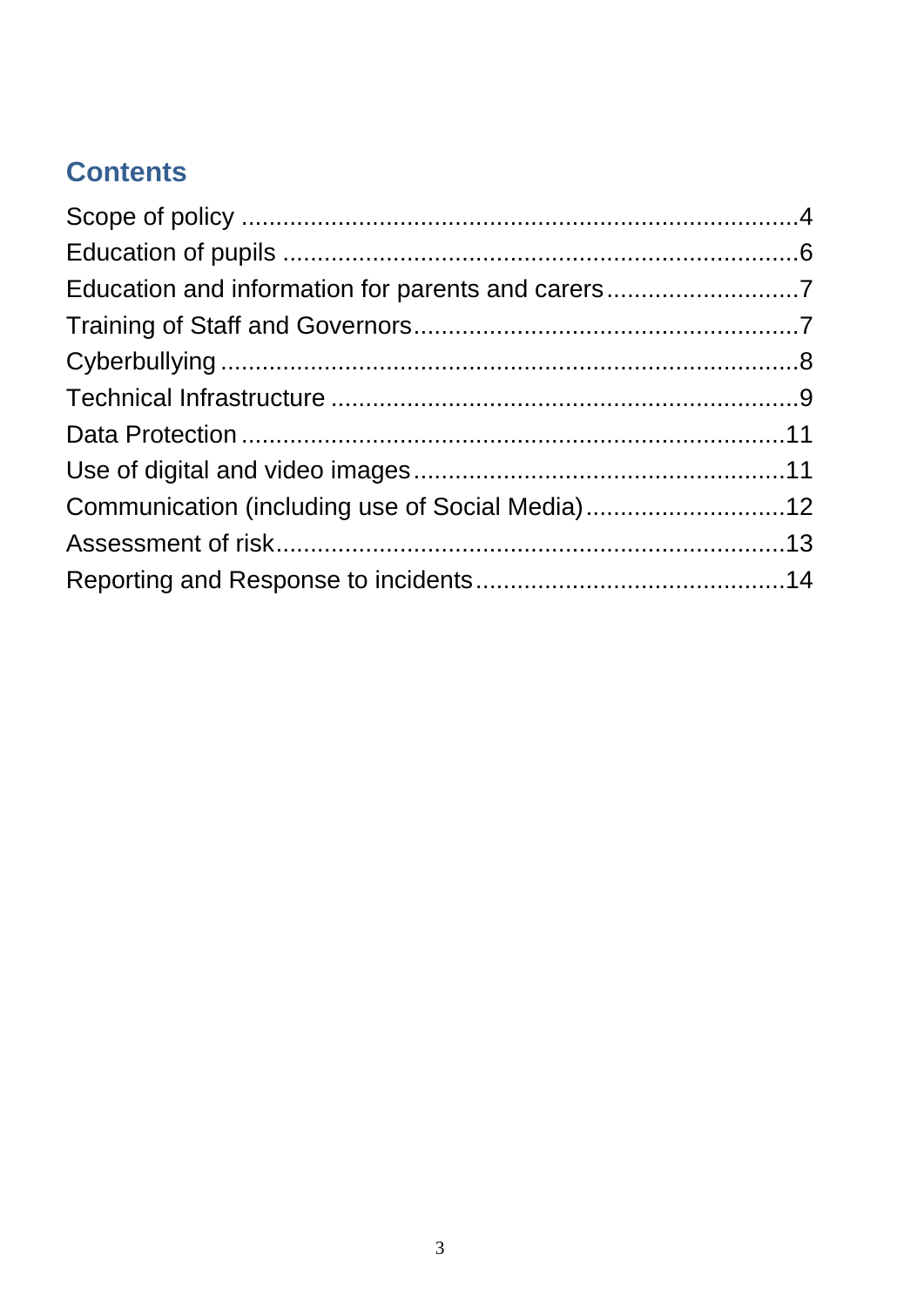## <span id="page-3-0"></span>**Scope of policy**

This policy applies to all members of the school community, including staff, pupils, volunteers, parents/carers, visitors and community users.

The Education and Inspections Act 2006 empowers Headteachers, to such extent as is reasonable, to regulate the behaviour of pupils when they are off the school site and empowers members of staff to impose disciplinary penalties for inappropriate behaviour. This is pertinent to incidents such as cyberbullying, which may take place out of school, but are linked to membership of the school.

The school will manage e-safety as described within this policy and associated behaviour and antibullying policies, and will inform parents and carers of known incidents of inappropriate e-safety behaviour that take place in and out of school.

#### Roles and responsibilities

The Headteacher is responsible for ensuring the safety (including e-safety) of all members of the school community.

The Headteacher and the designated Child Protection Coordinator to have an overview of the serious child protection issues that arise from sharing of personal data, access to illegal or inappropriate materials, inappropriate online contact with adults, potential or actual incidents of grooming and cyber-bullying.

| <b>Role</b>                                                      | <b>Responsibility</b>                                                                                                   |  |  |
|------------------------------------------------------------------|-------------------------------------------------------------------------------------------------------------------------|--|--|
| <b>Governors</b>                                                 | Approve and review the effectiveness of the e-safety Policy<br>$\bullet$                                                |  |  |
| Head<br><b>Teacher</b><br>and<br><b>Senior</b><br><b>Leaders</b> | Ensure that all staff receive suitable CPD to carry out their e-safety roles<br>$\bullet$                               |  |  |
|                                                                  | Create a culture where staff and learners feel able to report incidents<br>٠                                            |  |  |
|                                                                  | Ensure that there is a progressive e-safety curriculum in place<br>٠                                                    |  |  |
|                                                                  | Ensure that there is a system in place for monitoring e-safety<br>$\bullet$                                             |  |  |
|                                                                  | Follow correct procedure in the event of a serious e-safety allegation being made<br>against a member of staff or pupil |  |  |
|                                                                  | Inform the local authority about any serious e-safety issues<br>$\bullet$                                               |  |  |
|                                                                  | Ensure that the school infrastructure/network is as safe and secure as possible                                         |  |  |
|                                                                  | Ensure that policies and procedures approved within this policy are implemented<br>$\bullet$                            |  |  |
|                                                                  | Use an audit to review e-safety with the school's technical support                                                     |  |  |
|                                                                  | Log, manage and inform others of e-safety incidents and how they have been<br>resolved where this is appropriate        |  |  |
|                                                                  | Lead the establishment and review of e-safety policies and documents                                                    |  |  |
|                                                                  | Lead and monitor a progressive e-safety curriculum for pupils<br>٠                                                      |  |  |
|                                                                  | Ensure all staff are aware of the procedures outlined in policies relating to e-safety<br>٠                             |  |  |
|                                                                  | Provide and/or broker training and advice for staff<br>٠                                                                |  |  |
|                                                                  | Attend updates and liaise with the LA e-safety staff and technical staff<br>$\bullet$                                   |  |  |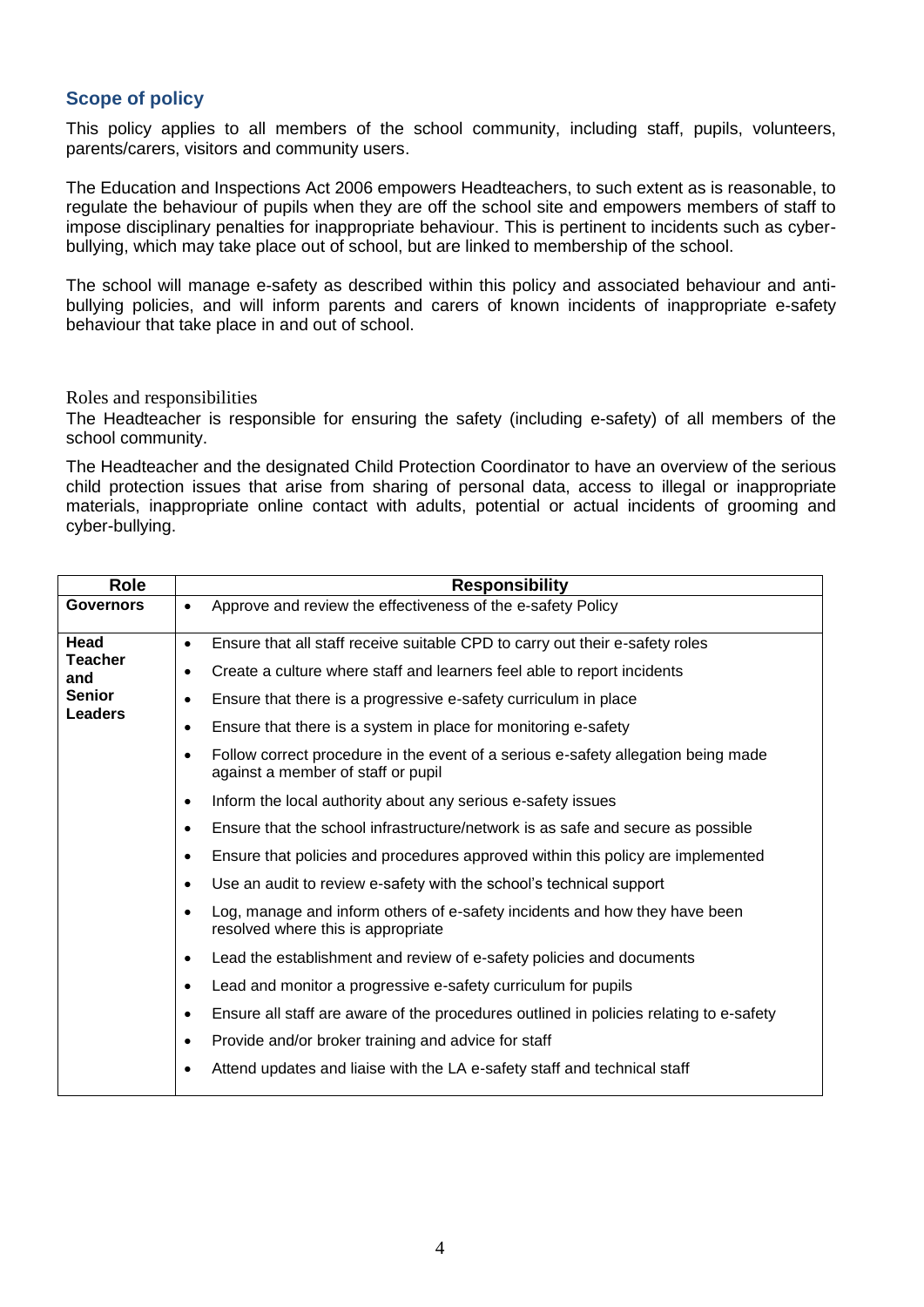| <b>Teaching</b><br>and<br><b>Support</b><br><b>Staff</b> | Participate in any training and awareness raising sessions<br>$\bullet$                                                                                                                                                                                           |
|----------------------------------------------------------|-------------------------------------------------------------------------------------------------------------------------------------------------------------------------------------------------------------------------------------------------------------------|
|                                                          | Read, understand and sign the Staff AUP<br>$\bullet$                                                                                                                                                                                                              |
|                                                          | Act in accordance with the AUP and e-safety Policy                                                                                                                                                                                                                |
|                                                          | Report any suspected misuse or concerns to the e-safety Leader and check this has<br>$\bullet$<br>been recorded                                                                                                                                                   |
|                                                          | Provide appropriate e-safety learning opportunities as part of a progressive e-safety<br>curriculum and respond                                                                                                                                                   |
|                                                          | Model the safe use of technology<br>$\bullet$                                                                                                                                                                                                                     |
|                                                          | Monitor ICT activity in lessons, extracurricular and extended school activities<br>$\bullet$                                                                                                                                                                      |
|                                                          | Demonstrate consistently high standards of personal and professional conduct<br>$\bullet$<br>especially in relation to use of social networks, making sure that these are in line<br>with school ethos and policies, including at the time of a Critical Incident |
| <b>Pupils</b>                                            | Read, understand and sign the Pupil AUP and the agreed class Internet rules<br>$\bullet$                                                                                                                                                                          |
|                                                          | Participate in e-safety activities, follow the AUP and report concerns for themselves<br>or others                                                                                                                                                                |
|                                                          | Understand that the e-safety Policy covers actions out of school that are related to<br>their membership of the school                                                                                                                                            |
| <b>Parents</b><br>and<br><b>Carers</b>                   | Endorse (by signature) the Pupil AUP<br>$\bullet$                                                                                                                                                                                                                 |
|                                                          | Discuss e-safety issues with their child(ren) and monitor their home use of<br>$\bullet$<br>technology (including tablets, mobile phones and games devices) and the Internet                                                                                      |
|                                                          | Keep up to date with issues through newsletters and other opportunities<br>$\bullet$                                                                                                                                                                              |
|                                                          | Inform the Headteacher of any e-safety issues that relate to the school<br>$\bullet$                                                                                                                                                                              |
|                                                          | Maintain responsible standards when using social media to discuss school issues                                                                                                                                                                                   |
| <b>Technical</b><br><b>Support</b>                       | Ensure the school's ICT infrastructure is as secure as possible and is protected from<br>$\bullet$<br>misuse or malicious attack                                                                                                                                  |
| <b>Provider</b>                                          | Ensure users may only access the school network through an enforced password<br>protection policy                                                                                                                                                                 |
|                                                          | Maintain and inform the Senior Leadership Team of issues relating to filtering                                                                                                                                                                                    |
|                                                          | Keep up to date with e-safety technical information and update others as relevant                                                                                                                                                                                 |
|                                                          | Ensure use of the network is regularly monitored in order that any misuse can be<br>reported to the e-safety Leader for investigation                                                                                                                             |
|                                                          | Ensure monitoring systems are implemented and updated<br>٠                                                                                                                                                                                                        |
|                                                          | Ensure all security updates are applied (including anti-virus and Windows)<br>٠                                                                                                                                                                                   |
|                                                          | Sign an extension to the Staff AUP                                                                                                                                                                                                                                |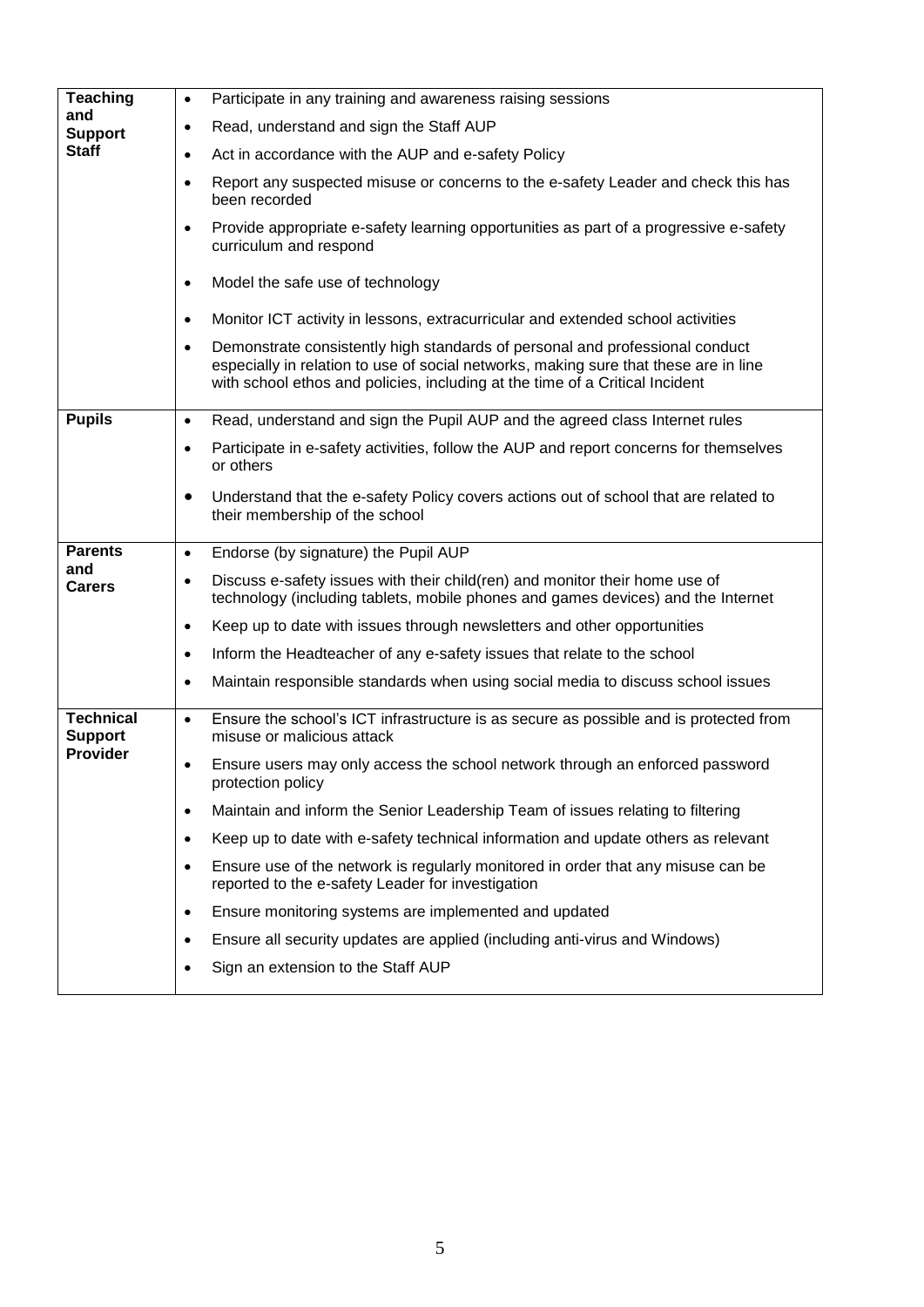# <span id="page-5-0"></span>**Education of pupils**

*Pupils to 'understand what constitutes unsafe situations and are highly aware of how to keep themselves and others safe in different situations including in relation to e-safety'* 

*School Inspection Handbook - Ofsted 2014*

A progressive planned e-safety education programme takes place through discrete lessons and across the curriculum, for all children in all years, and is regularly revisited.

Within this:

- key e-safety messages are reinforced through assemblies, Safer Internet Week (February), anti-bullying week (November) and throughout all lessons
- pupils are taught to keep themselves safe online and to be responsible in their use of different technologies
- pupils are guided to use age appropriate search engines for research activities. Staff are vigilant in monitoring the content of the websites visited and encourage pupils to use specific search terms to reduce the likelihood of coming across unsuitable material
- in lessons where Internet use is pre-planned, pupils are guided to sites checked as suitable for their use and processes are in place for dealing with any unsuitable material that is found in Internet searches
- pupils are taught to be critically aware of the content they access online and are guided to validate the accuracy and reliability of information
- pupils are taught to acknowledge the source of information used and to respect copyright when using material accessed on the Internet
- pupils are taught about current issues such as online gaming, extremism, vlogging and obsessive use of technology
- pupils are educated to recognise and respond appropriately to 'different forms of bullying, including cyber-bullying'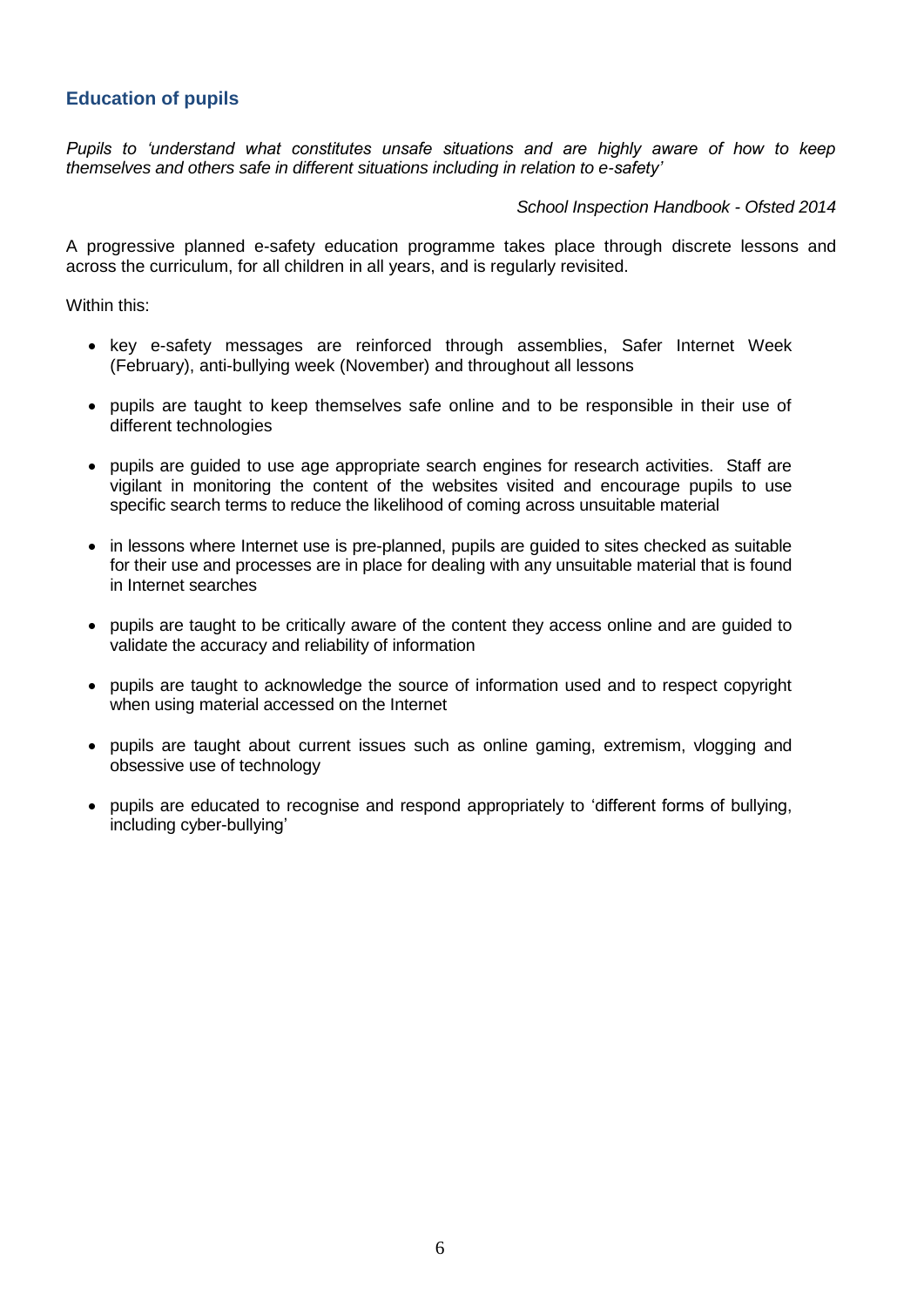#### <span id="page-6-0"></span>**Education and information for parents and carers**

Parents and carers will be informed about the ways the Internet and technology is used in school. They have a critical role to play in supporting their children with managing e-safety risks at home, reinforcing key messages about e-safety and regulating their home experiences. The school supports parents and carers to do this by:

- providing clear AUP guidance which they are asked to sign with their children and regular newsletter and website updates;
- raising awareness through activities planned by pupils;
- inviting parents to attend activities such as e-safety week, e-safety assemblies or other meetings as appropriate;
- providing and maintaining links to up to date information on the school website

#### <span id="page-6-1"></span>**Training of Staff and Governors**

There is a planned programme of e-safety training for all staff and governors to ensure they understand their responsibilities, as outlined in this, and the AUPs. This includes:

- an audit of the e-safety training needs of **all** staff
- **all** new staff and governors receiving e-safety training as part of their induction programme
- providing information to supply and student teachers on the school's e-safety procedures
- the Headteacher or senior teacher receiving regular updates through attendance at SWGfL and LA training sessions and by reviewing regular e-safety newsletters from the LA
- this e-safety Policy and its updates being shared and discussed in staff meetings and in Governor meetings
- the Headteacher or senior teacher providing guidance and training as required to individuals and seeking LA support on issues
- staff and governors are made aware of the UK Safer Internet Centre helpline 0844 381 4772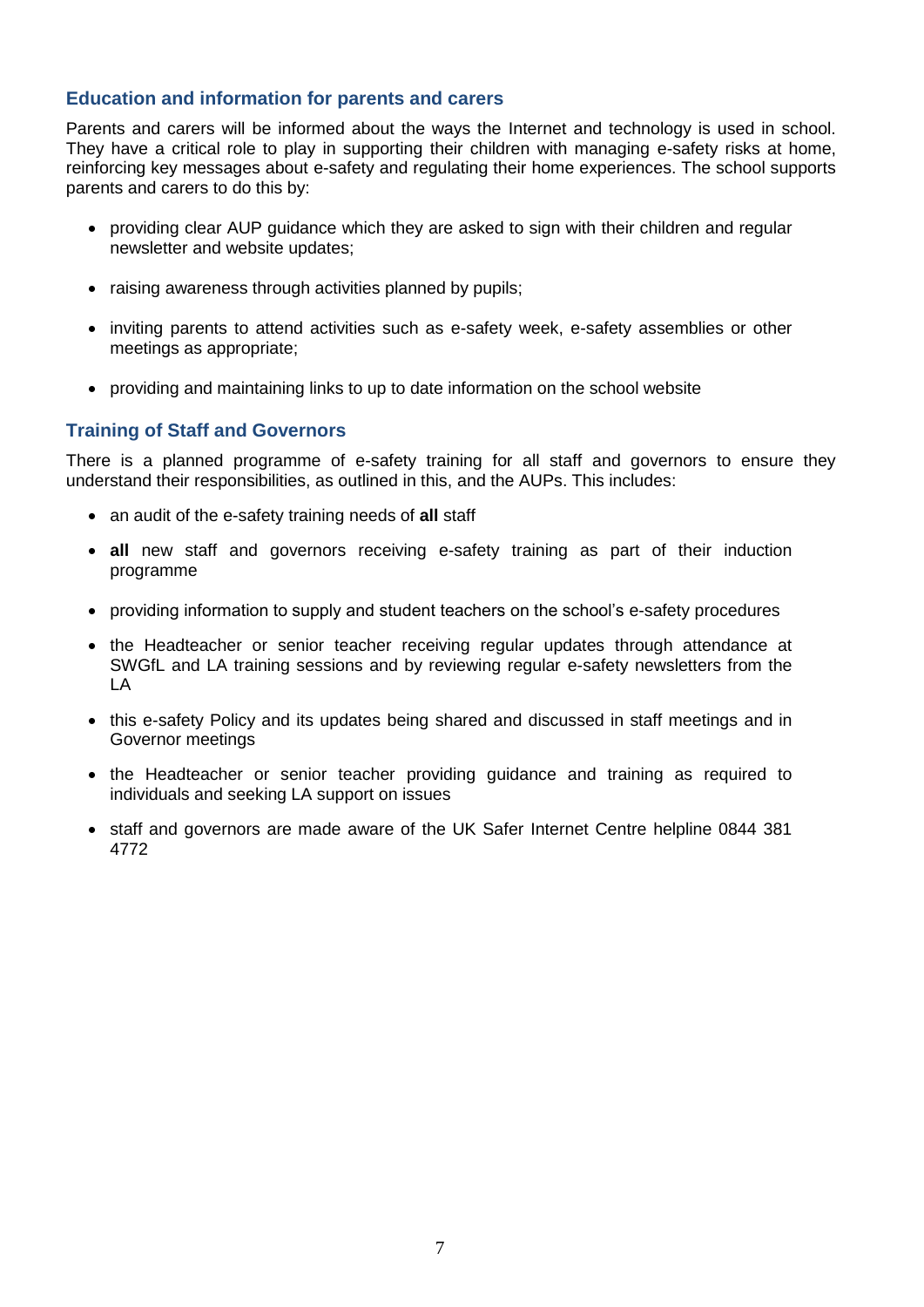# <span id="page-7-0"></span>**Cyberbullying**

Cyberbullying (along with all other forms of bullying) of any member of the school community will not be tolerated. Full details are set out in the school's policy on anti-bullying and behaviour.

The school will follow procedures in place to support anyone in the school community affected by cyberbullying.

Pupils and staff are made aware of a range of ways of reporting concerns about cyberbullying e.g. telling a trusted adult, Online bully box, Childline Phone number 0800 1111.

Pupils, staff and parents and carers will be encouraged to report any incidents of cyberbullying and advised to keep electronic evidence.

All incidents of cyberbullying reported to the school will be recorded by the school.

The school will follow procedures to investigate incidents or allegations of cyberbullying.

The school will take steps where possible and appropriate, to identify the bully. This may include examining school system logs, identifying and interviewing possible witnesses, and contacting the service provider and the police.

Pupils, staff and parents and carers will be required to work with the school to support the approach to cyberbullying and the school's e-safety ethos.

Sanctions for those involved in cyberbullying will follow those for other bullying incidents and may include:

- the bully being asked to remove any material deemed to be inappropriate or the service provider being contacted to remove content if the bully refuses or is unable to delete content
- Internet access being suspended at the school for a period of time. Other sanctions for pupils and staff may also be used in accordance to the schools anti-bullying or behaviour policy
- the parent and carers of pupils being informed
- the police being contacted if a criminal offence is suspected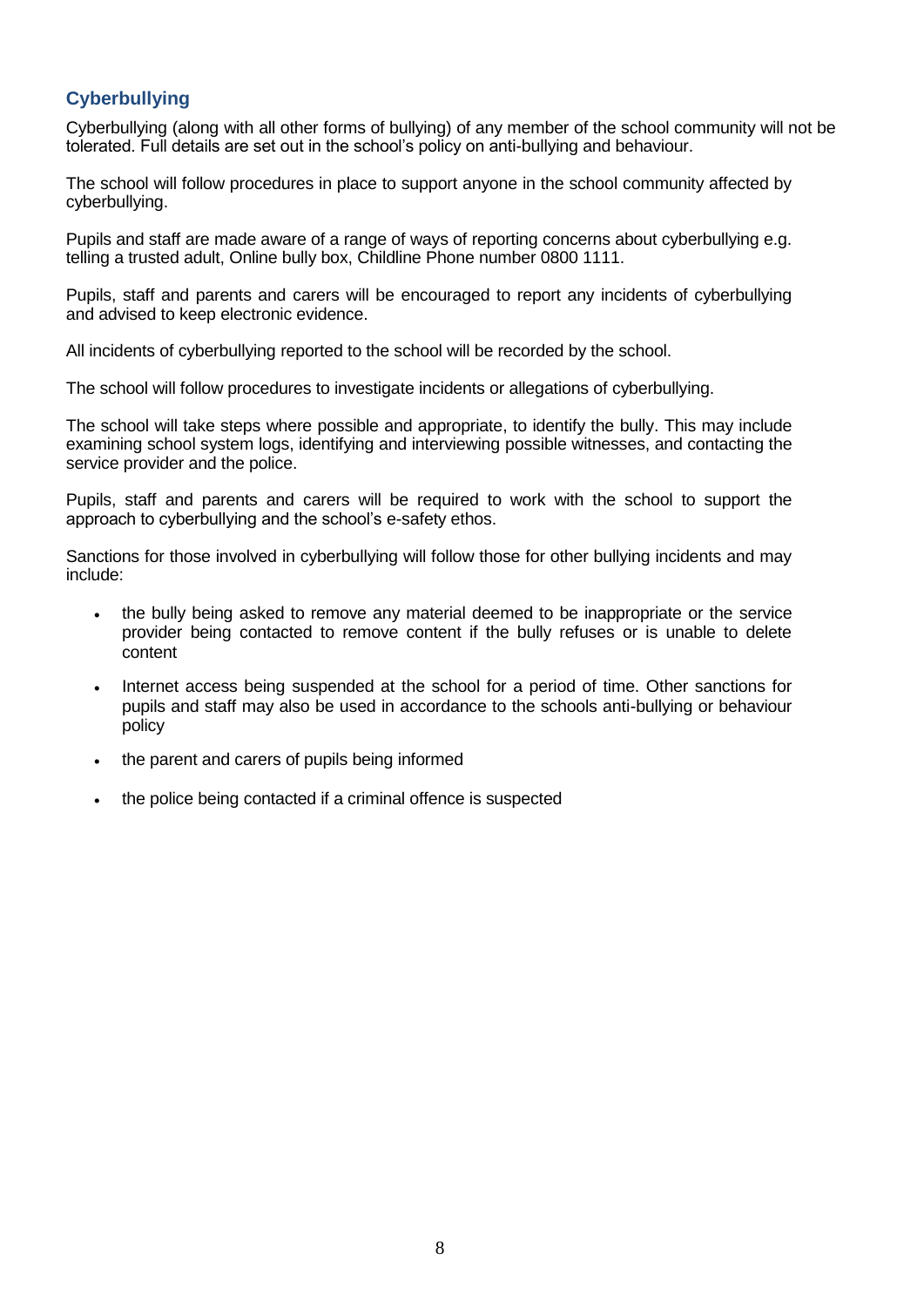## <span id="page-8-0"></span>**Technical Infrastructure**

The person(s) responsible for the school's technical support and those with administrator access to systems will sign the staff AUP.

The school ensures, when working with our technical support provider that the following guidelines are adhered to:

- the School ICT systems are managed in ways that ensure that the school meets e-safety technical requirements
- there are regular reviews and audits of the safety and security of school ICT systems.
- appropriate security measures are in place to protect the servers, firewalls, routers, wireless systems, work stations and other devices from accidental or malicious attempts which might threaten the security of the school systems and data with regard to:
	- $\circ$  the downloading of executable files by users
	- $\circ$  the extent of personal use that users (staff/pupils/community users) and their family members are allowed on laptops and other portable devices used out of school
	- $\circ$  the installing programs on school devices unless permission is given by the technical support provider or Computing/ICT coordinator
	- o the use of removable media (e.g. memory sticks) by users on school devices.
	- o the installation of up to date virus software
- access to the school network and Internet will be controlled with regard to:
	- o users having clearly defined access rights to school ICT systems through group policies
	- o users being provided with a username
	- $\circ$  staff users being made aware that they are responsible for the security of their username and password which they are required to change every 60 days; they must not allow other users to access the systems using their log on details
	- o *the 'master/administrator' passwords are available to the Headteacher and kept in the school safe*
	- $\circ$  users must immediately report any suspicion or evidence that there has been a breach of security
	- o *an agreed process being in place for the provision of temporary access of "guests" (e.g. trainee or supply teachers, visitors) onto the school system. All "guests" must sign the staff AUP and are made aware of this e-safety policy*
	- o Key Stage 1 pupils' access will be supervised with access to specific and approved online materials
	- $\circ$  Key Stage 2 pupils' will be supervised. Pupils will use age-appropriate search engines and online tools and activities
- the Internet feed will be controlled with regard to: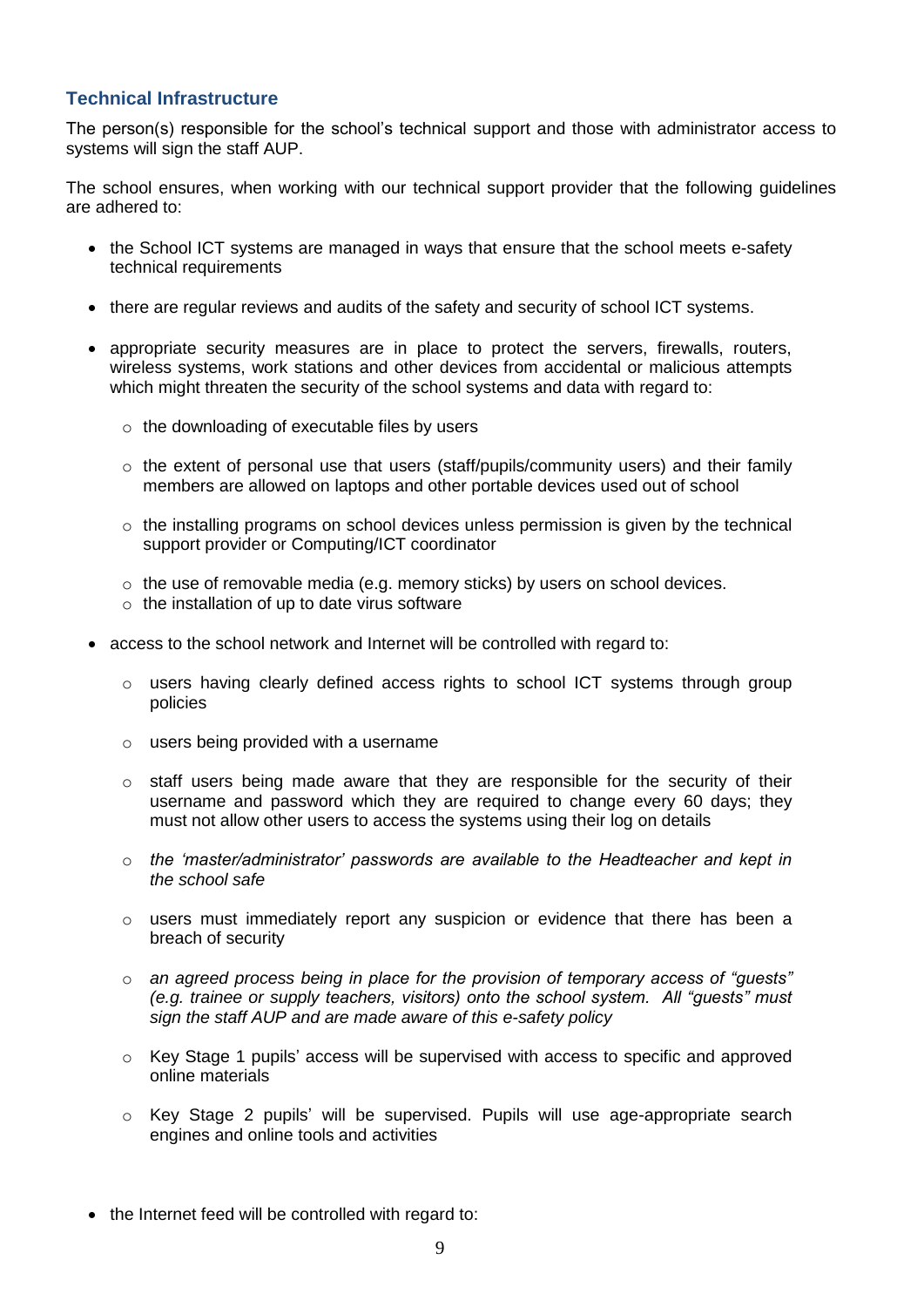- o the school maintaining a managed filtering service provided by an educational provider
- o the school monitoring Internet use
- o requests from staff for sites to be removed from the filtered list being approved by the Senior Leadership Team and logged using a proforma
- o *requests for the allocation of extra rights to users to by-pass the school's proxy servers being recorded, agreed and logged*
- o filtering issues being reported immediately
- the IT System of the school will be monitored with regard to:
	- o the school IT technical support regularly monitoring and recording the activity of users on the school IT systems
	- o e-safety incidents being documented and reported immediately to the Headteacher or senior teacher who will arrange for these to be dealt with immediately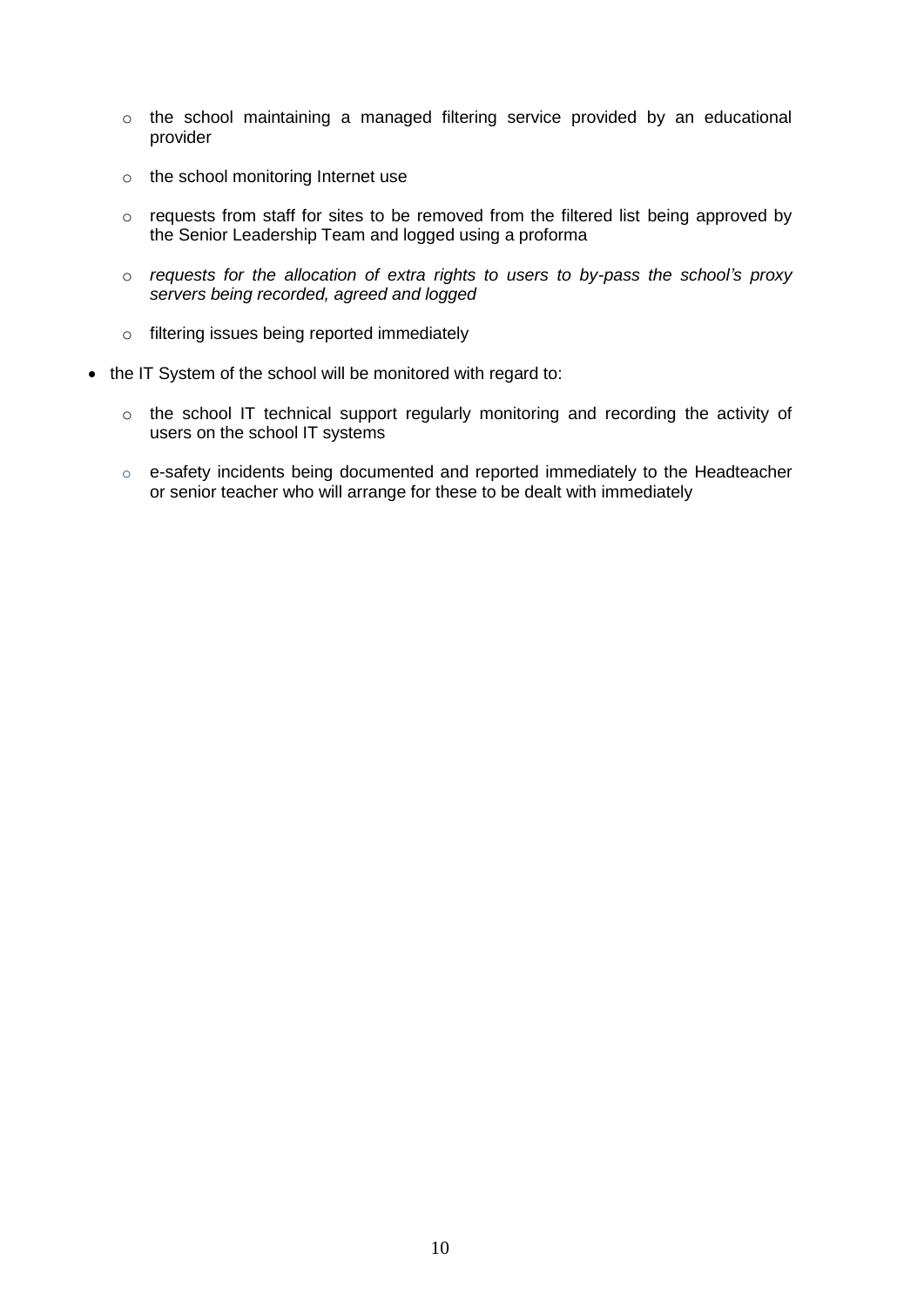### <span id="page-10-0"></span>**Data Protection**

The schools Data Protection Policy provides full details of the requirements that need to be met in relation to the Data Protection Act 1998.

The school will:

- at all times take care to ensure the safe keeping of personal data, minimising the risk of its loss or misuse
- use personal data only on secure password protected computers and other devices
- ensure that users are properly 'logged-off' at the end of any session in which they are accessing personal data
- store or transfer data using approved services such as remote access, the Somerset Learning Platform (SLP), encryption and secure password protected devices
- make sure data is deleted from the device or SLP once it has been transferred or its use is complete

## <span id="page-10-1"></span>**Use of digital and video images**

Photographs and video taken within school are used to support learning experiences across the curriculum, to share learning with parents and carers on our school's learning platform and to provide information about the school on the website. The school will:

- when using digital images, instruct staff to educate pupils about the risks associated with the taking, use, sharing, publication and distribution of images including on social networking sites
- allow staff to take images to support educational aims, but follow guidance in the acceptable use policy concerning the sharing, distribution and publication of those images
- make sure that images or videos that include pupils will be selected carefully with their knowledge
- seek permission from parents or carers before images or videos of pupils are electronically published
- Encourage pupils to seek permission from other pupils to take, use, share, publish or distribute images of them without their permission
- all parties must recognise that any published image could be reused and repurposed
- make sure that pupils' full names will not be used anywhere on the school website, particularly in association with photographs, unless permission has been given in advance
- not publish pupils' work without their permission and the permission of their parents
- keep the written consent where pupils' images are used for publicity purposes, until the image is no longer in use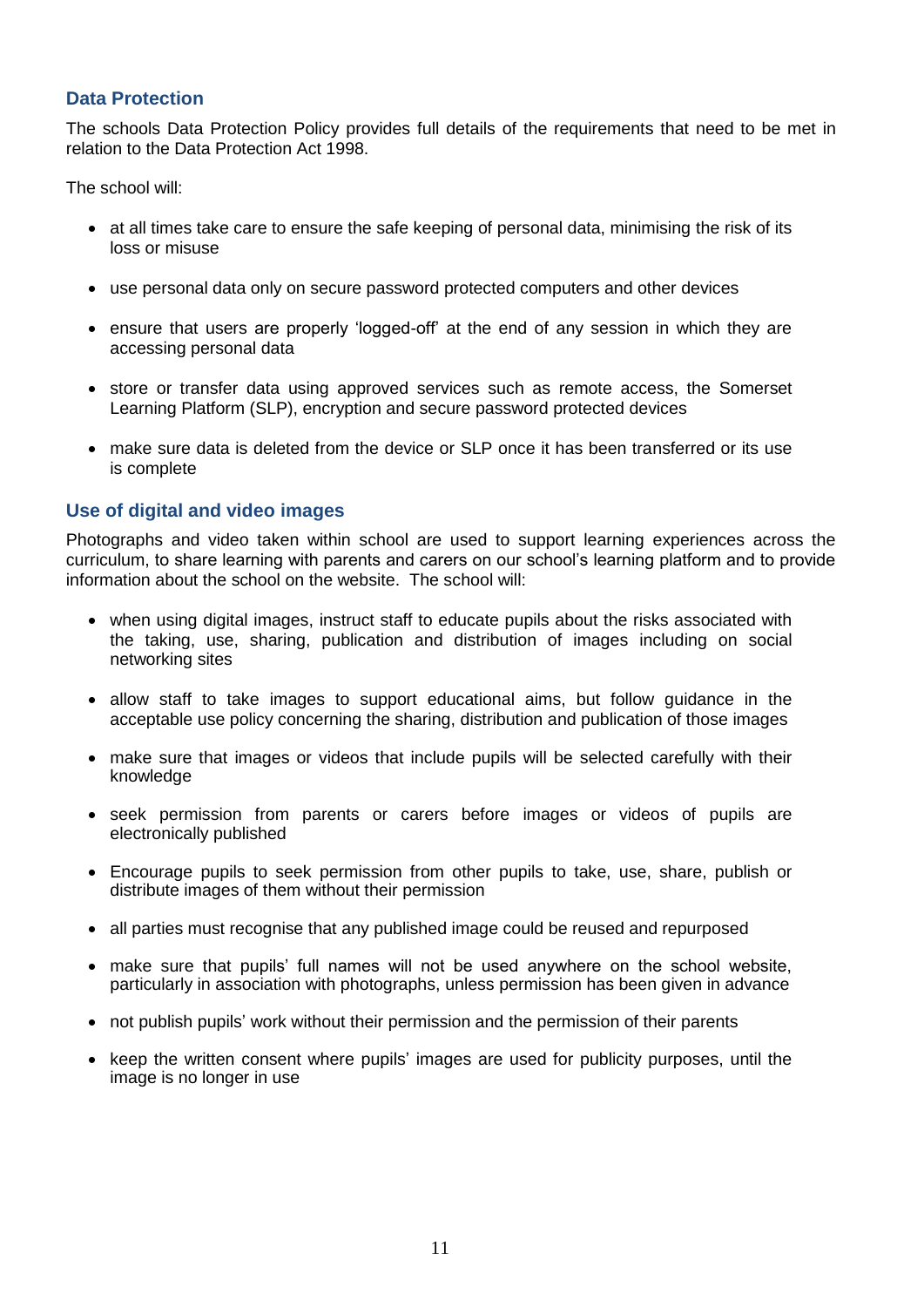## <span id="page-11-0"></span>**Communication (including use of Social Media)**

A wide range of communications technologies have the potential to enhance learning. The school will:

#### *with respect to email*

- ensure that the school uses a secure business email system for communication
- ensure that personal information is not sent via unsecure email
- ensure that governors use a secure email system
- ensure that any digital communication between staff and pupils or parents and carers is professional in tone and content
- make users aware that email communications will be monitored by the school
- inform users what to do if they receive an email that makes them feel uncomfortable, is offensive, threatening or bullying in nature
- where appropriate provide pupils at Key Stage 2 with a monitored individual educational school email addresses
- teach pupils about email safety issues through the scheme of work and implementation of the AUP
- only publish official staff email addresses where this is required

## *with respect to social media e.g. YouTube, Facebook, Twitter, blogging and personal publishing*

- enable online learning opportunities to make use of age appropriate educationally focussed sites that will be moderated by the school
- control access to social media and social networking sites in school
- have a process to support staff who wish to use social media in the classroom to safely set up and run a class blog/Twitter/YouTube account to share learning experiences
- provide staff with the tools to risk assess sites before use and check the sites terms and conditions to ensure a) the site is age appropriate b) whether content can be shared by the site or others without additional consent being given
- make sure that staff official blogs or wikis will be password protected and run from the school website with approval from the Senior Leadership Team
- ensure that any digital communication between staff and pupils or parents and carers is always professional in tone and content
- discuss with staff the personal use of email, social networking, social media and personal publishing sites as part of staff induction, building an understanding of safe and professional behaviour in line with Teaching Standards 2012
- staff are advised that no reference should be made to pupils, parents/carers or school staff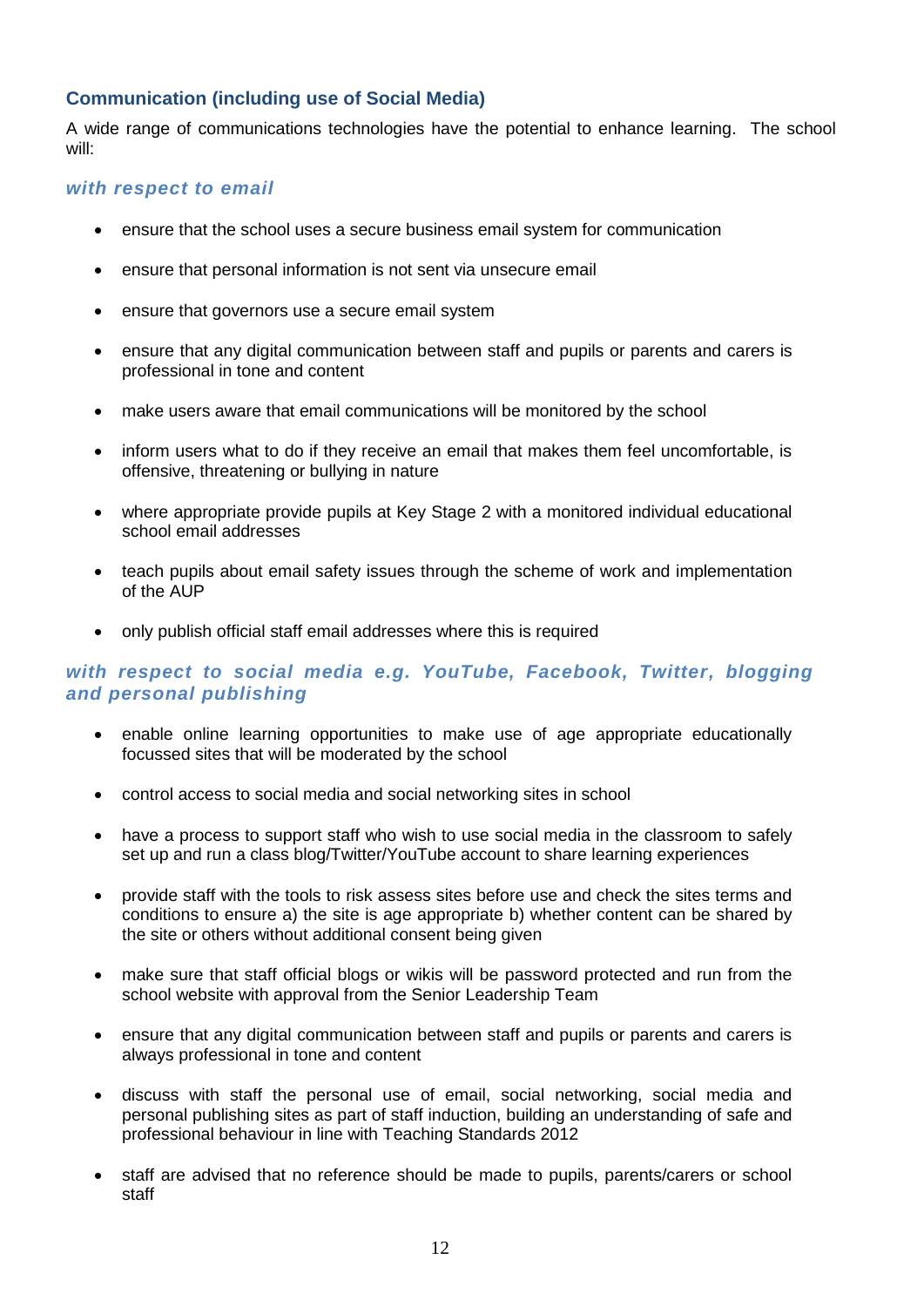- advise all members of the school community not to publish specific and detailed private thoughts, especially those that may be considered threatening, hurtful or defamatory
- register concerns (e.g. recording in e-safety log) regarding pupils' inappropriate use of email, social networking, social media and personal publishing sites (in or out of school) and raise with their parents and carers, particularly when concerning pupils' underage use of sites
- support staff to deal with the consequences of hurtful or defamatory posts about them online
- inform the staff that in the case of a **Critical Incident** they should not make any comment on social media without the permission of the senior management team

*with respect to mobile phones and tablets, see additional mobile phone policy.*

#### <span id="page-12-0"></span>**Assessment of risk**

Methods to identify, assess and minimise risks will be reviewed regularly. This will include:

- looking at the educational benefit of the technology
- considering whether the technology has access to inappropriate material

However, due to the global and connected nature of Internet content, it is not possible to guarantee that access to unsuitable material will never occur via a school computer. Neither the school nor Somerset County Council can accept liability for the material accessed, or any consequences resulting from Internet use.

All users need to be reminded that the use of computer systems, without permission or for inappropriate purposes, could constitute a criminal offence under the Computer Misuse Act 1990 and breaches will be reported to Police.